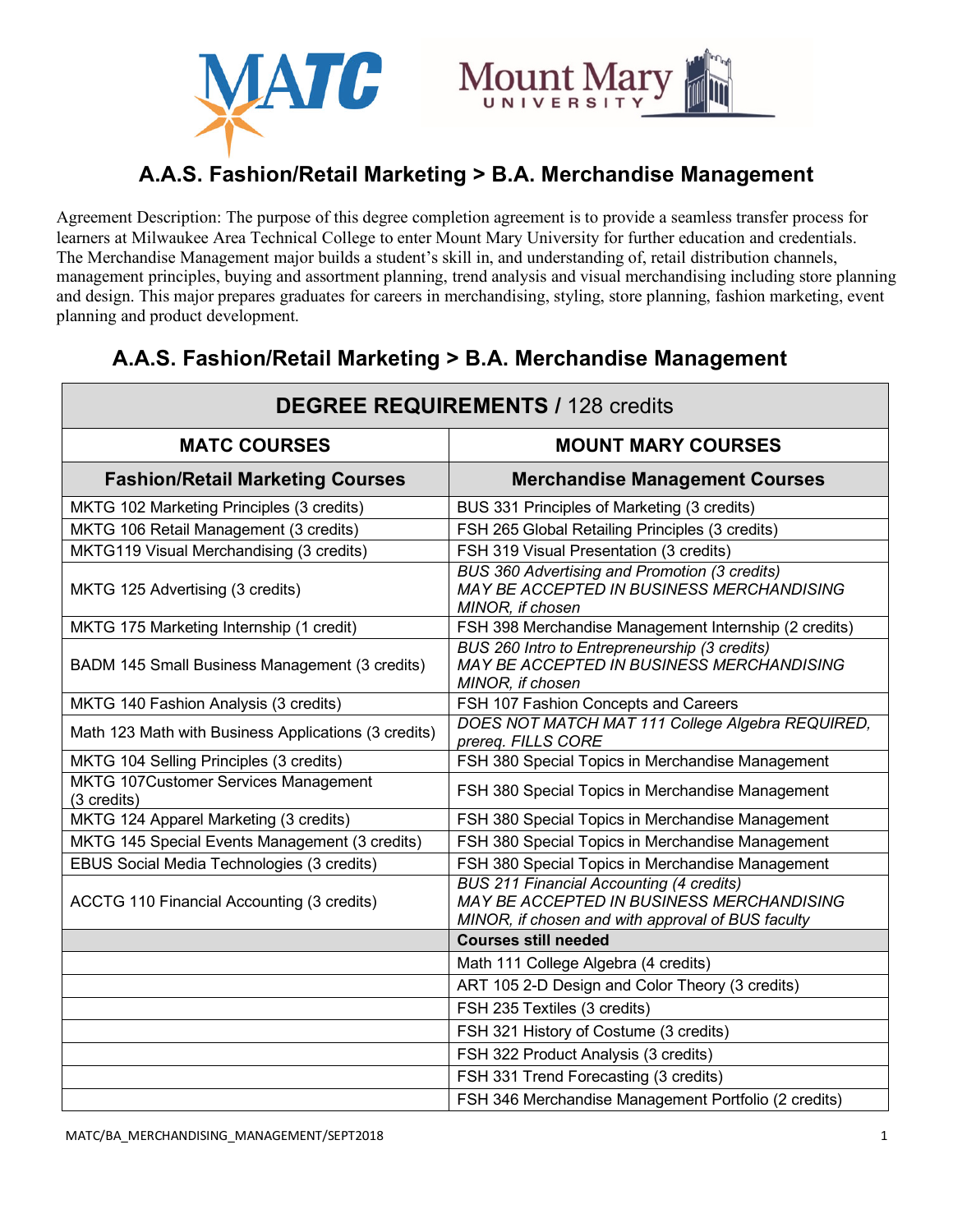|                                                                                                                                                                | FSH 367 CAD for Merchandisers (3 credits)                                                                                                                |
|----------------------------------------------------------------------------------------------------------------------------------------------------------------|----------------------------------------------------------------------------------------------------------------------------------------------------------|
|                                                                                                                                                                | FSH 375 Fashion Show Coordination (3 credits)                                                                                                            |
|                                                                                                                                                                | FSH 418 Buying and Assortment Planning (4 credits)                                                                                                       |
|                                                                                                                                                                | GRD 232 Technology Principles: Adobe Photoshop and<br>Illustrator (3 credits)                                                                            |
|                                                                                                                                                                | BUS 340 Consumer Behavior (3 credits)                                                                                                                    |
| <b>Core Courses (min. 48 credits)</b>                                                                                                                          |                                                                                                                                                          |
|                                                                                                                                                                |                                                                                                                                                          |
| Philosophy/Theology (min. 10 credits)                                                                                                                          |                                                                                                                                                          |
|                                                                                                                                                                | Theology (min. 3 credits) (prereq. SEA 101)                                                                                                              |
|                                                                                                                                                                | Philosophy (min. 3 credits) (prereq. SEA 101)                                                                                                            |
|                                                                                                                                                                | SEA 101 Search for Meaning (4 credits)                                                                                                                   |
| <b>Communication/Math (min. 11 credits)</b>                                                                                                                    |                                                                                                                                                          |
|                                                                                                                                                                | <b>Composition (min. 3 credits: ENG 120 required)</b>                                                                                                    |
| ENG 151 or 152 or ENG 201 English 1 (3 credits)                                                                                                                | ENG 110 Composition I (prereq. for ENG 120)                                                                                                              |
| ENG 202 (Not required in MATC major)                                                                                                                           | ENG 120 Composition II (3 credits)                                                                                                                       |
|                                                                                                                                                                | <b>Communication (min. 2 credits)</b>                                                                                                                    |
| SPEECH 201 Elements of Speech 1                                                                                                                                | COM 104 Public Speaking (2 credits)                                                                                                                      |
|                                                                                                                                                                | Mathematics requirement (min. 3 credits at level 104 or                                                                                                  |
| Math 123 Math with Business Applications                                                                                                                       | higher)                                                                                                                                                  |
|                                                                                                                                                                | MAT 104 Contemporary Mathematics                                                                                                                         |
| FLANG any 200 level IF TAKEN                                                                                                                                   | World Language (min. 3 credits or equivalency fulfilled)                                                                                                 |
| Literature/Fine Arts (min. 9 credits) There are many courses that meet this requirement.                                                                       |                                                                                                                                                          |
|                                                                                                                                                                | Fine Arts (min. 3 credits)                                                                                                                               |
|                                                                                                                                                                | (Met in Major with Art 105)                                                                                                                              |
|                                                                                                                                                                | Literature (min. 3 credits)                                                                                                                              |
| Option: Minimum 2 credits to complete the 9 credits required for the Core Literature and Fine Arts.                                                            |                                                                                                                                                          |
| Humanistics (min. 9 credits)                                                                                                                                   |                                                                                                                                                          |
|                                                                                                                                                                | History (min. 3 credits)                                                                                                                                 |
|                                                                                                                                                                | <b>Behavioral Science (min. 3 credits)</b>                                                                                                               |
| ECON 195 Economics (3 credits)<br>SOCSCI 197 Contemporary American Society                                                                                     | BUS 301 Microeconomics (4 credits)                                                                                                                       |
| (3 credits)                                                                                                                                                    | SOC 101 Intro to Sociology (4 credits)                                                                                                                   |
| PSYCH 199 Psychology of Human Relations<br>(3 credits)                                                                                                         | PSY 103 Intro to Psychology (4 credits)                                                                                                                  |
| Option (min. 3 credits) Choose three additional credits from any of the courses listed above under either<br>Behavioral/Social Science or History. (met above) |                                                                                                                                                          |
| <b>Natural Sciences (min. 3 credits)</b>                                                                                                                       |                                                                                                                                                          |
| NATSCI 149 Intro to Geographic Information                                                                                                                     |                                                                                                                                                          |
| Systems (3 credits)                                                                                                                                            | Meets science core (3 credits)                                                                                                                           |
| Elective credits or additional minor (about 42 needed to reach min. 128 credits)                                                                               |                                                                                                                                                          |
| COMPSW 106 Intro to MS Office (3 credits)                                                                                                                      | BUS 111 Application Software (2 credits) ELECTIVE                                                                                                        |
| ACCTG 110 Financial Accounting (3 credits)                                                                                                                     |                                                                                                                                                          |
| MATC Requires 6 credits of electives                                                                                                                           |                                                                                                                                                          |
|                                                                                                                                                                | FSH 277 New York Study Tour (offered every other year)<br>(1 credit)<br>FSH 374 Parish Merchandising Seminar (offered every other<br>year) (2-3 credits) |